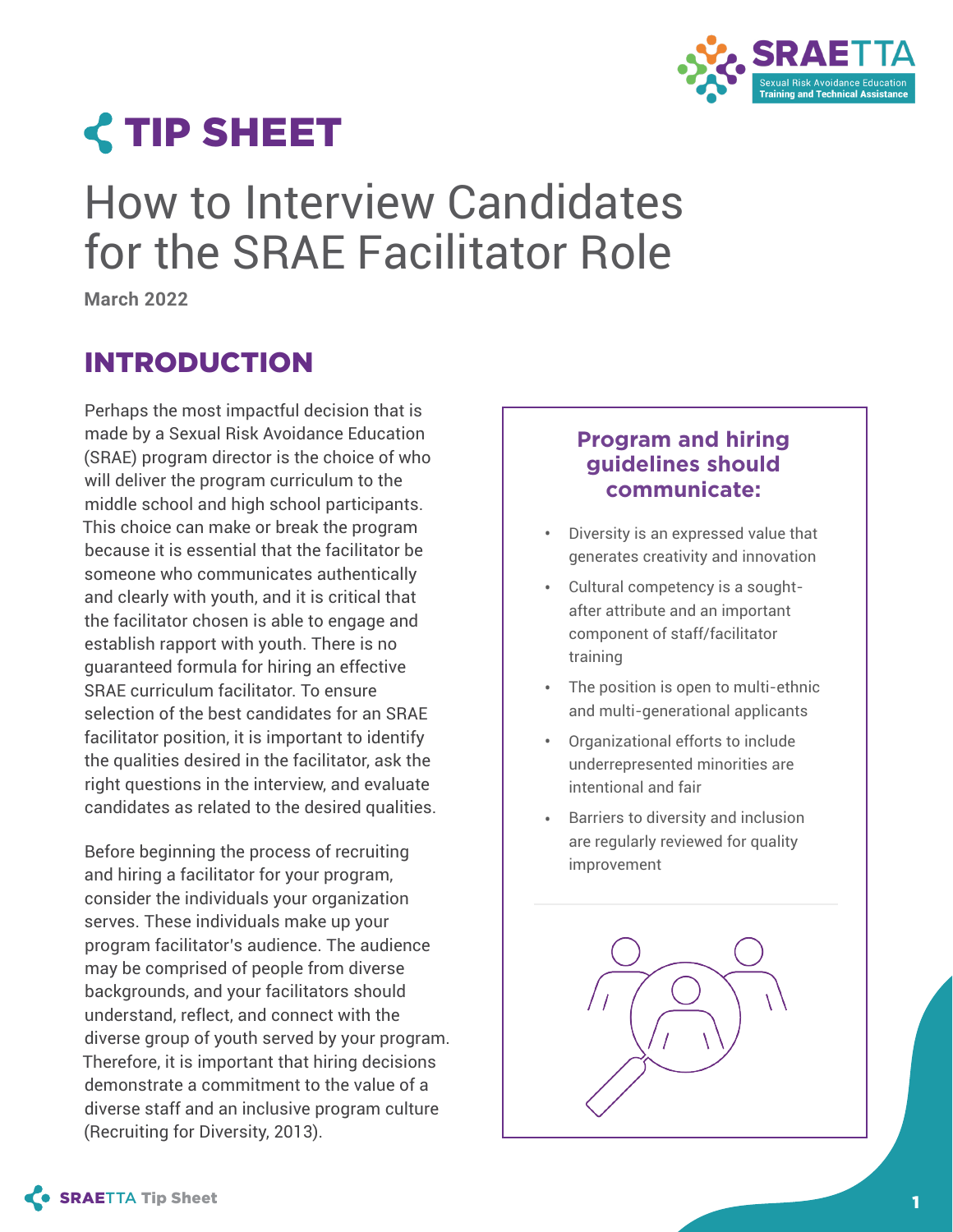# DESIRABLE QUALITIES FOR AN SRAE FACILITATOR

An effective facilitator possesses various skills and personal attributes. The following qualities reflect some of the most desirable characteristics to consider:

**Passion** – A strong belief in the Sexual Risk Avoidance (SRA) message and a passion for working with youth increases the facilitator's ability to teach effectively and connect with participants.

**Empathy** – Connecting with an audience is of utmost importance in presenting curriculum topics. Imagining and/or understanding how audience members think or feel about a topic can create the empathy needed to make a presentation resonate.

**Self-Awareness** – Understanding how tone, verbiage, and body language impact the delivery of one's message is essential to compelling and effective delivery of content.

**Other-Awareness** – Reading the audience's facial expressions, body language, and movements to gauge comprehension is a significant asset for a facilitator.

**Energy** – The facilitator sets the tone and expectation for the presentation of the curriculum. An energetic personality and presentation style engages audience members and captures participants' attention.

**Confidence** – An expert facilitator knows the curriculum material, including the how and why behind curriculum concepts. A confident facilitator is aware of personal strengths and weaknesses and is not intimidated by questions or push-back on the material. Helping participants think critically about challenging concepts is a welcomed opportunity.

**Authenticity** – Young people are perceptive and sensitive to disingenuous behaviors and attitudes. Honesty is important. It is okay to not know all the answers and to let participants know their questions are important. An effective facilitator will find answers and report back to participants.

**Dependability** – Consistent, reliable interaction and the same facilitator delivering information builds trust and fosters healthy relationships and learning.

**Flexibility** – Unique and unpredictable circumstances are a norm for most SRAE facilitators. Adjustments may be necessary due to changing schedules and unanticipated events that interrupt presentations.

# ASK THE RIGHT QUESTIONS IN THE INTERVIEW

Creating an effective interview process is an important component in helping to ensure you hire the right individual for the role of SRAE facilitator. When hiring an SRAE facilitator for program delivery, carefully designed questions can serve two important purposes:

- 1 Allow the interview team to assess whether the candidate has the required qualities for the role.
	-
- 2 Allow the candidate to self-assess whether the role is a good fit for them.

# EVALUATE CANDIDATES RELATED TO DESIRED QUALITIES

To help in your decision-making process, you may choose to use a 0-5 rating system during the interview. Ratings can help supplement your overall evaluation of the candidate,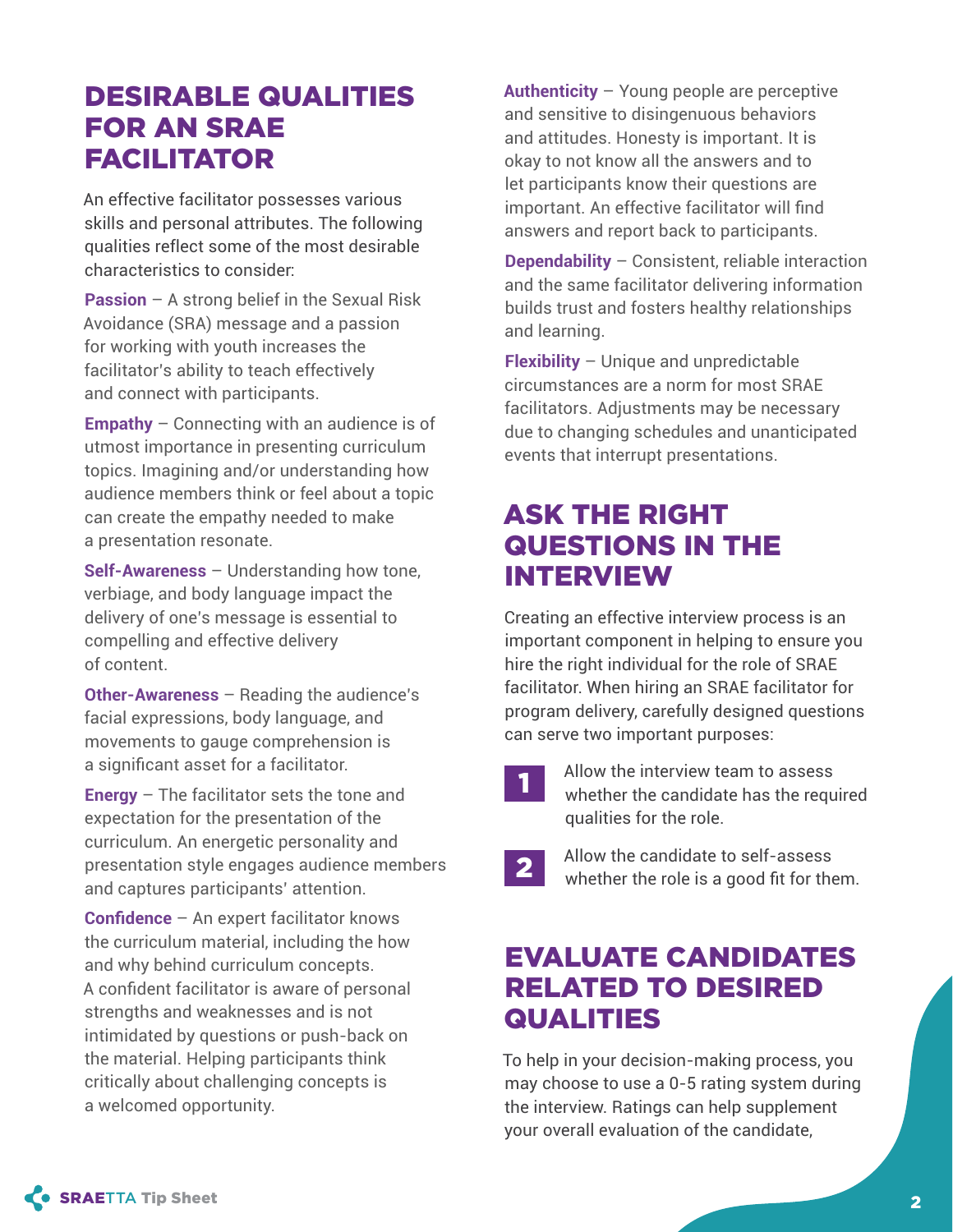provide clarity, and promote effective recall when evaluating multiple candidates. Consider weighting important questions. For example, if availability is critical to the role, assign questions about that topic a greater weight than others.

#### Sample Rating Scale

| <b>Sample Rating Scale</b> |                                      |  |  |  |
|----------------------------|--------------------------------------|--|--|--|
| #                          | <b>EXPERIENCE</b>                    |  |  |  |
| 0                          | No experience                        |  |  |  |
| 1                          | Limited or unrelated experience      |  |  |  |
| $\overline{2}$             | Minimal experience                   |  |  |  |
| 3                          | Standard experience                  |  |  |  |
| 4                          | Multiple extensive experiences       |  |  |  |
| 5                          | Extensive and exceptional experience |  |  |  |

After a candidate responds to a question, record your rating of the response before moving to the next question. This helps ensure you accurately capture your thoughts in the moment. When the interview is complete, add the numbers checked to get a total score for that candidate.

When conducting team interviews, consistency among interviewers is important and considerations should be made in the following areas:

- Create an interview form or tailor this sample Interview Form for SRAE Facilitator Candidates to record the candidate's responses and your rating of the quality of the responses.
- Determine what defines each rating—e.g., what is the difference between a 2 a nd 3 (University of Washington Human Resources, 2021).
- Compare notes and discuss impressions immediately after the interview.
- Allow at least 30 minutes between interviews for this process.

#### **SAMPLE QUESTIONS, RESPONSES AND RESPONSE SCORES**

1 As an SRAE facilitator, you may undergo personal scrutiny. How comfortable are you with others examining your life experiences as they relate to healthy life choices?

I believe my personal life experiences are not relevant to my work. I would be uncomfortable with sharing certain things about my past.

|  | 000000      |  |  |
|--|-------------|--|--|
|  | 0 1 2 3 4 5 |  |  |

2 What is your experience in working with youth?

l began working with youth at an after-school program during an internship in college. That led to a full-time job where I have spent the last 10 years in a nonprofit that serves children and youth in my community. We offer mental health counseling and academic success coaching.

| 000000      |  |  |
|-------------|--|--|
| 0 1 2 3 4 5 |  |  |

3 What is your greatest strength related to teaching and facilitating group discussions?

My greatest strength is my empathy borne of experiences that are similar to those of the youth in this community.

| 000000                                      |  |  |  |
|---------------------------------------------|--|--|--|
| $0 \quad 1 \quad 2 \quad 3 \quad 4 \quad 5$ |  |  |  |